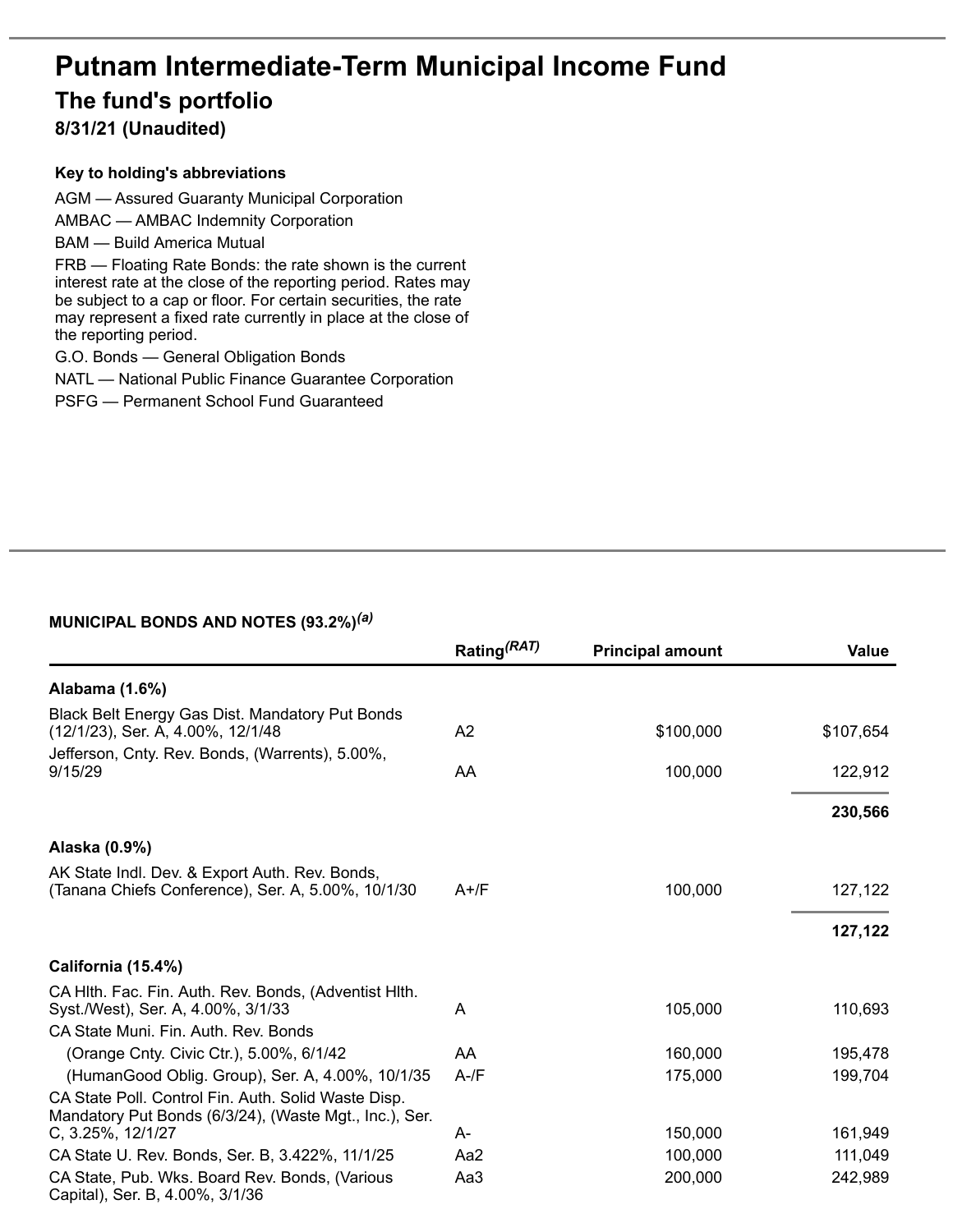| CA Statewide Cmnty. Dev. Auth. Rev. Bonds,<br>(Viamonte Senior Living 1, Inc.), Ser. B, 3.00%, 7/1/25            | AA-        | 65,000  | 65,137    |
|------------------------------------------------------------------------------------------------------------------|------------|---------|-----------|
| Sacramento, City Unified School Dist. G.O. Bonds,<br>Ser. G, AGM, 4.00%, 8/1/31                                  | AA         | 200,000 | 246,537   |
| San Bernardino Cnty., FRB, Ser. C, 0.326%, 8/1/23                                                                | AA+        | 125,000 | 123,767   |
| San Bernardino, City Unified School Dist. G.O. Bonds,<br>(Election 2012), Ser. D, AGM, 3.00%, 8/1/35             | AA         | 350,000 | 377,798   |
| San Jose Arpt. Rev. Bonds, (Norman Y Mineta San<br>Jose Intl. Arpt.), Ser. A, 5.00%, 3/1/33                      | A2         | 300,000 | 395,829   |
|                                                                                                                  |            |         | 2,230,930 |
| Colorado (1.6%)                                                                                                  |            |         |           |
| High Plains Co. Metro. Dist. G.O. Bonds, NATL,<br>5.00%, 12/1/29                                                 | A2         | 100,000 | 123,566   |
| Southlands, Metro. Dist. No. 1 G.O. Bonds, Ser. A-1,<br>3.50%, 12/1/27                                           | Ba1        | 100,000 | 108,432   |
|                                                                                                                  |            |         | 231,998   |
| Connecticut (0.9%)                                                                                               |            |         |           |
| CT State Special Tax, 5.00%, 5/1/34                                                                              | AA-        | 100,000 | 131,078   |
|                                                                                                                  |            |         | 131,078   |
| District of Columbia (1.4%)                                                                                      |            |         |           |
| DC Rev. Bonds, (D.C. Intl. School), 5.00%, 7/1/26                                                                | <b>BBB</b> | 165,000 | 195,698   |
|                                                                                                                  |            |         | 195,698   |
| <b>Florida (6.1%)</b>                                                                                            |            |         |           |
| FL State Dev. Fin. Corp. Ed. Fac. Rev. Bonds, (Nova<br>Southeastern U., Inc.), 5.00%, 4/1/29                     | A-         | 100,000 | 127,257   |
| FL State Muni. Pwr. Agcy. Rev. Bonds, (St. Lucie),<br>Ser. B, 5.00%, 10/1/27 (WIS)                               | A2         | 250,000 | 297,360   |
| Jacksonville, Port Auth. Rev. Bonds, 4.50%, 11/1/32<br>(Prerefunded 11/1/22)                                     | A2         | 300,000 | 313,512   |
| Miami-Dade Cnty., Aviation Rev. Bonds, 5.00%,<br>10/1/29                                                         | A2         | 115,000 | 130,376   |
|                                                                                                                  |            |         |           |
|                                                                                                                  |            |         | 868,505   |
| Georgia (1.5%)                                                                                                   |            |         |           |
| Burke Cnty., Dev. Auth. Poll. Control Mandatory Put<br>Bonds (2/3/25), (Oglethorpe Pwr. Corp.), 1.50%,<br>1/1/40 | Baa1       | 100,000 | 103,180   |
| Cobb Cnty., Dev. Auth. Student Hsg. Rev. Bonds,<br>(Kennesaw State U. Real Estate), 5.00%, 7/15/30               | Baa2       | 100,000 | 112,546   |
|                                                                                                                  |            |         |           |
|                                                                                                                  |            |         | 215,726   |
| <b>Illinois (10.4%)</b><br>Chicago, G.O. Bonds, Ser. A, 4.00%, 1/1/24                                            | BBB+       | 75,000  | 81,005    |
| Chicago, Board of Ed. G.O. Bonds                                                                                 |            |         |           |
| Ser. E, 5.00%, 12/1/21                                                                                           | BB         | 50,000  | 50,574    |
| (School Reform), Ser. A, NATL, zero %, 12/1/21                                                                   | Baa2       | 100,000 | 99,896    |
| Chicago, O'Hare Intl. Arpt. Rev. Bonds, Ser. C, 5.00%,<br>1/1/23                                                 | A          | 100,000 | 106,278   |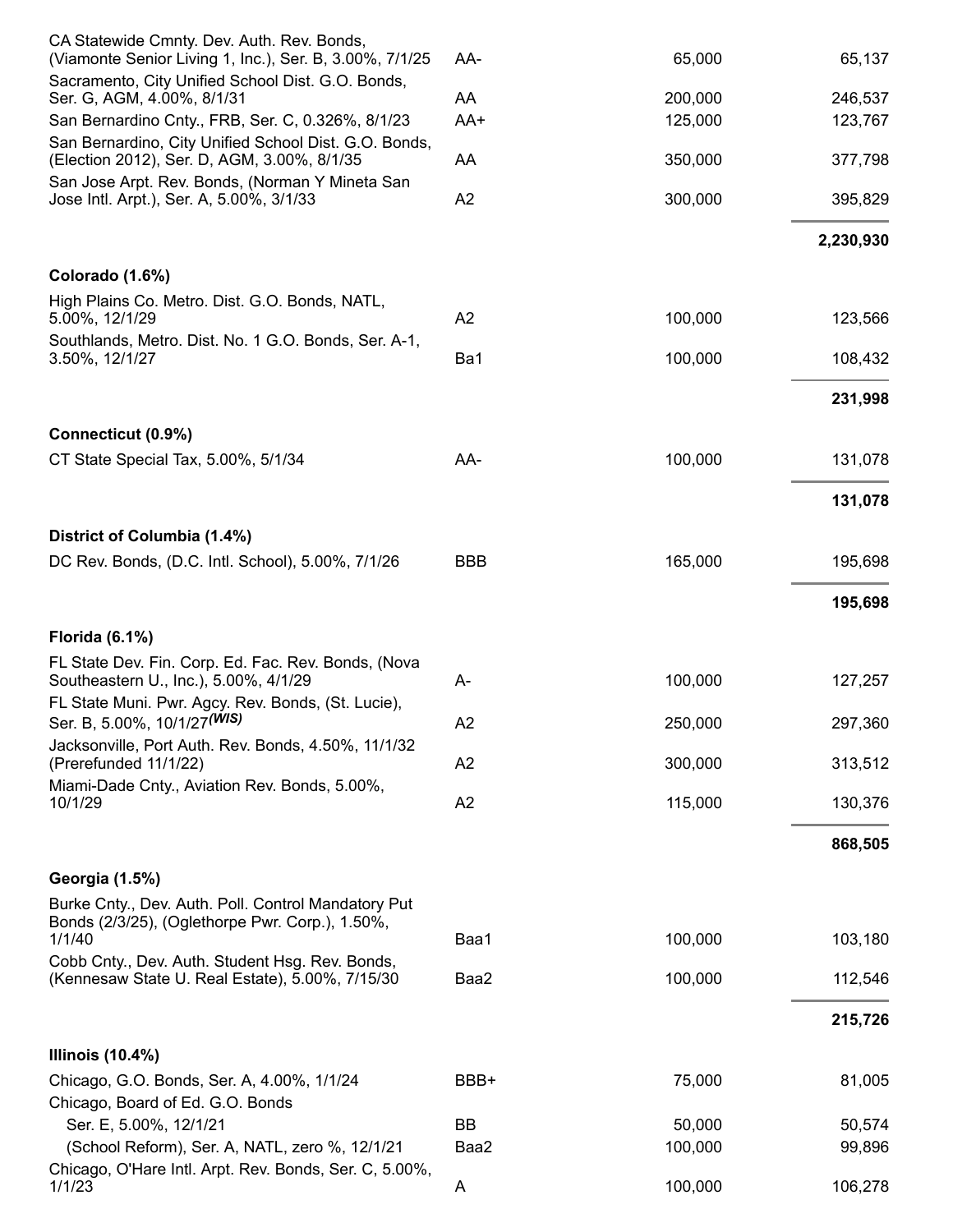| Chicago, Waste Wtr. Transmission Rev. Bonds, Ser.<br>C, 5.00%, 1/1/26                       | A              | 50,000  | 57,621    |
|---------------------------------------------------------------------------------------------|----------------|---------|-----------|
| Chicago, Wtr. Wks Rev. Bonds, 5.00%, 11/1/30                                                | A              | 100,000 | 119,922   |
| IL State G.O. Bonds                                                                         |                |         |           |
| 5.00%, 2/1/26                                                                               | Baa2           | 100,000 | 118,262   |
| Ser. D, 5.00%, 11/1/25                                                                      | Baa2           | 125,000 | 146,850   |
| 5.00%, 7/1/23                                                                               | Baa2           | 50,000  | 54,232    |
| Ser. D, 5.00%, 11/1/21                                                                      | Baa2           | 150,000 | 151,186   |
| 4.00%, 1/1/31                                                                               | Baa2           | 100,000 | 110,729   |
| IL State Fin. Auth. Rev. Bonds                                                              |                |         |           |
| (Presbyterian Homes Oblig. Group), Ser. A, 5.00%,                                           |                |         |           |
| 11/1/31                                                                                     | $A - /F$       | 100,000 | 118,268   |
| (Riverside Hlth. Syst.), 5.00%, 11/15/22                                                    | $A+$           | 45,000  | 47,585    |
| IL State Sales Tax Rev. Bonds, Ser. C, 4.00%, 6/15/30                                       | BBB+           | 100,000 | 113,491   |
| Northern IL U. Rev. Bonds, Ser. B, BAM, 5.00%,                                              |                |         |           |
| 4/1/25                                                                                      | AA             | 100,000 | 115,228   |
|                                                                                             |                |         | 1,491,127 |
| Indiana $(1.6%)$                                                                            |                |         |           |
| IN State. Fin. Auth. Rev. Bonds, (Rose-Hulman Inst.                                         |                |         |           |
| of Tech., Inc.), 5.00%, 6/1/28<br>Whiting, Env. Fac. Mandatory Put Bonds (11/1/22),         | A2             | 100,000 | 125,082   |
| (BP Products North America, Inc.), 5.00%, 11/1/45                                           | A <sub>2</sub> | 100,000 | 105,662   |
|                                                                                             |                |         | 230,744   |
| Kentucky (3.2%)                                                                             |                |         |           |
| KY Bond Dev. Corp. Edl. Fac. Rev. Bonds,                                                    |                |         |           |
| (Transylvania U.), Ser. A, 5.00%, 3/1/28                                                    | A-             | 195,000 | 239,559   |
| KY State Pub. Energy Auth. Gas Supply Mandatory                                             | A <sub>1</sub> |         |           |
| Put Bonds (1/1/25), Ser. B, 4.00%, 1/1/49                                                   |                | 200,000 | 221,386   |
|                                                                                             |                |         | 460,945   |
| Louisiana (1.7%)                                                                            |                |         |           |
| St. Tammany Parish Hosp. Svcs. Dist. No. 1 Rev.                                             |                |         |           |
| Bonds, Ser. A, 5.00%, 7/1/48                                                                | $AA$ -/F       | 200,000 | 243,425   |
|                                                                                             |                |         | 243,425   |
| Maryland (2.6%)                                                                             |                |         |           |
| MD State G.O. Bonds, Ser. D, 4.00%, 8/1/29 (WIS)                                            | Aaa            | 200,000 | 240,412   |
| MD State Hith. & Higher Ed. Fac. Auth. Rev. Bonds,<br>(Stevenson U.), 5.00%, 6/1/29         | BBB-           | 100,000 |           |
|                                                                                             |                |         | 127,923   |
|                                                                                             |                |         | 368,335   |
| Michigan (1.8%)                                                                             |                |         |           |
| MI State Fin. Auth. Rev. Bonds, (Local Govt. Loan                                           |                |         |           |
| Program-Pub. Ltg. Auth.), Ser. B, 5.00%, 7/1/29                                             | BB+            | 240,000 | 261,777   |
|                                                                                             |                |         | 261,777   |
| Minnesota (1.0%)                                                                            |                |         |           |
| Deephaven, Charter School Lease Rev. Bonds,<br>(Eagle Ridge Academy), Ser. A, 4.40%, 7/1/25 | BB+            | 30,000  | 31,973    |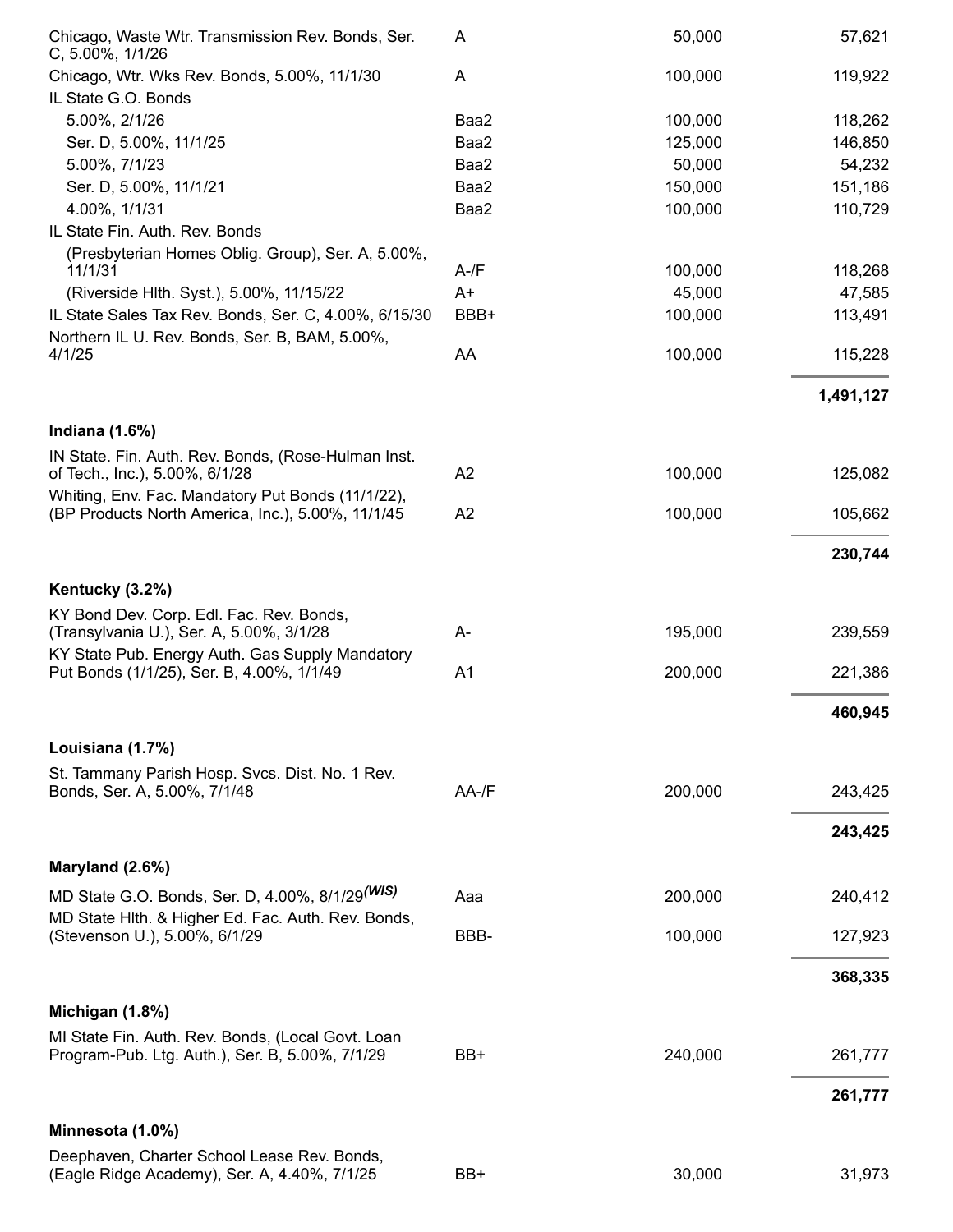| Duluth, Econ. Dev. Auth. Hith. Care Fac. Rev. Bonds,<br>(St. Luke's Hosp. of Duluth Oblig. Group), 5.00%,<br>6/15/27 (WIS) | BBB-           | 100,000 | 118,351   |
|----------------------------------------------------------------------------------------------------------------------------|----------------|---------|-----------|
|                                                                                                                            |                |         | 150,324   |
| Mississippi (0.3%)                                                                                                         |                |         |           |
| MS State Bus. Fin. Corp. Rev. Bonds, (System<br>Energy Resources, Inc.), 2.50%, 4/1/22                                     | BBB+           | 40,000  | 40,243    |
|                                                                                                                            |                |         | 40,243    |
| <b>Nevada (1.8%)</b>                                                                                                       |                |         |           |
| Clark Cnty., School Dist. G.O. Bonds, Ser. A, AGM,<br>4.00%, 6/15/36                                                       | AA             | 200,000 | 240,504   |
| Las Vegas, Special Assmt. Bonds, (Dist. No. 607<br>Local Impt.), 5.00%, 6/1/24                                             | BBB-/P         | 10,000  | 10,947    |
|                                                                                                                            |                |         | 251,451   |
| New Jersey (1.4%)                                                                                                          |                |         |           |
| NJ State Econ. Dev. Auth. Rev. Bonds, Ser. B, 5.00%,                                                                       |                |         |           |
| 11/1/26<br>NJ State Hith. Care Fac. Fin. Auth. Rev. Bonds,                                                                 | Baa1           | 100,000 | 122,041   |
| 5.00%, 9/15/23                                                                                                             | Baa1           | 75,000  | 82,254    |
|                                                                                                                            |                |         | 204,295   |
| New Mexico (2.1%)                                                                                                          |                |         |           |
| Farmington, Poll. Control Mandatory Put Bonds                                                                              |                |         |           |
| (10/1/21), (Public Service Co. of NM), 1.875%, 4/1/33                                                                      | Baa2           | 100,000 | 100,123   |
| Farmington, Poll. Control Mandatory Put Bonds<br>(6/1/22), (Public Service Co. of NM), 1.20%, 6/1/40                       | Baa2           | 200,000 | 201,170   |
|                                                                                                                            |                |         | 301,293   |
| <b>New York (8.5%)</b>                                                                                                     |                |         |           |
| Albany, Cap. Resource Corp. Rev. Bonds, (Empire<br>Commons Student Hsg., Inc.), 5.00%, 5/1/28                              | A              | 100,000 | 119,391   |
| Long Island, Pwr. Auth. Elec. Syst. Mandatory Put<br>Bonds (9/1/25), Ser. B, 0.85%, 9/1/50                                 | A2             | 325,000 | 326,593   |
| Metro. Trans. Auth. Rev. Bonds, Ser. C-1, 4.00%,                                                                           |                |         |           |
| 11/15/34                                                                                                                   | A <sub>3</sub> | 100,000 | 116,717   |
| Port Auth. of NY & NJ Rev. Bonds<br>Ser. 193RD, 5.00%, 10/15/35                                                            | Aa3            | 200,000 | 233,638   |
| Ser. 221, 4.00%, 7/15/38                                                                                                   | Aa3            | 250,000 | 296,673   |
| TSASC, Inc. Rev. Bonds, Ser. A, 5.00%, 6/1/26                                                                              | A              | 100,000 | 120,328   |
|                                                                                                                            |                |         | 1,213,340 |
| Ohio (3.1%)                                                                                                                |                |         |           |
| Carlisle, Local School Dist. G.O. Bonds, (School                                                                           |                |         |           |
| lmpt.), 4.00%, 12/1/31                                                                                                     | AA             | 100,000 | 112,852   |
| Hamilton Cnty., Sales Tax Rev. Bonds, Ser. B,<br>AMBAC, zero %, 12/1/26                                                    | A <sub>1</sub> | 165,000 | 156,322   |
| Lorain Cnty., Port Auth. Econ. Dev. Facs. Rev. Bonds,<br>(Kendal at Oberlin), 5.00%, 11/15/23 (Escrowed to                 |                |         |           |
| maturity)                                                                                                                  | AAA/P          | 50,000  | 55,155    |
| OH State Hosp. Rev. Bonds, (U. Hosp. Hith. Syst.),                                                                         | A2             | 100,000 | 117,542   |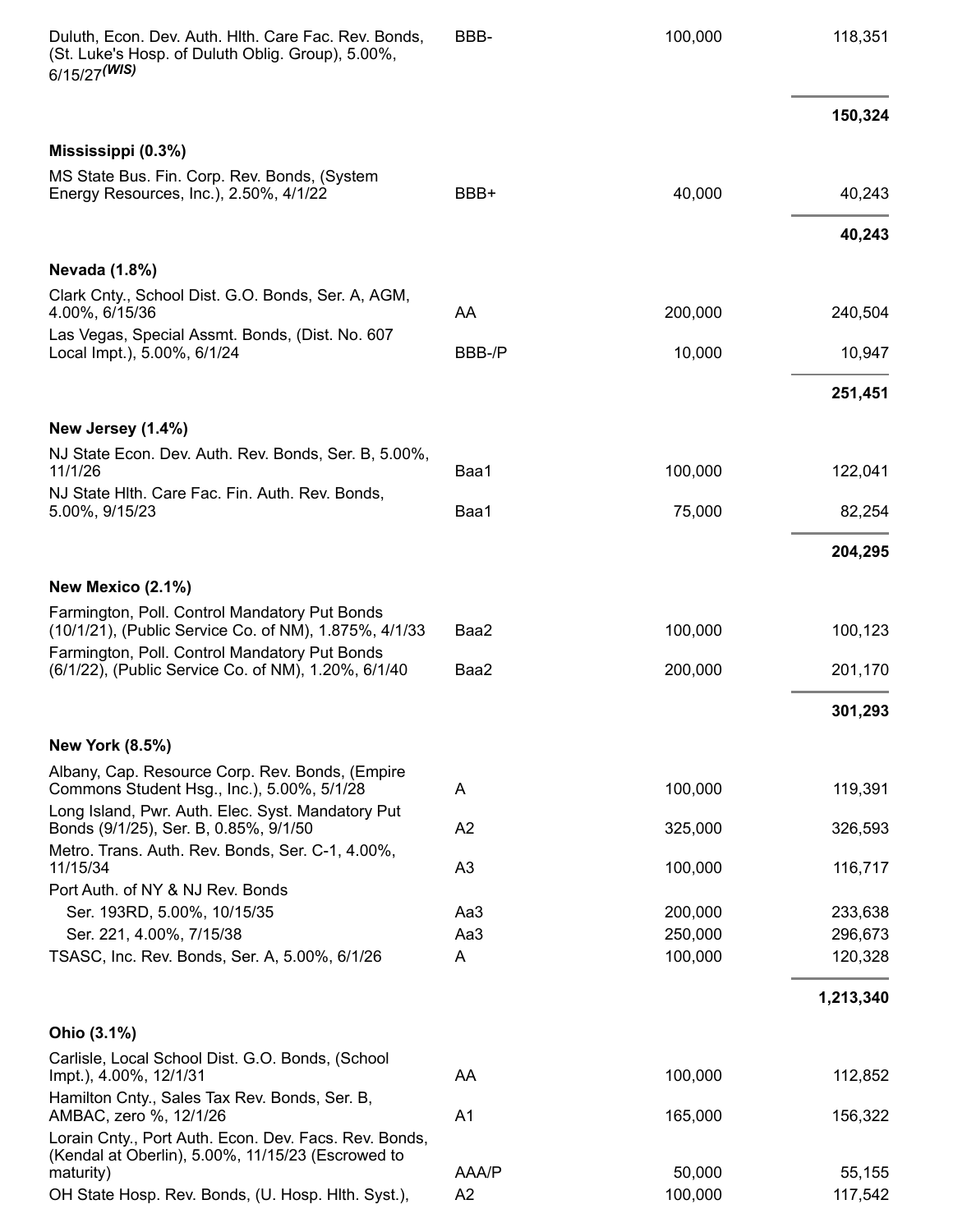#### Pennsylvania (5.8%)

| Allegheny Cnty., Hosp. Dev. Auth. Rev. Bonds,<br>(Allegheny Hith. Network Oblig. Group), Ser. A,<br>5.00%, 4/1/32                              | A      | 200,000 | 248,153 |
|------------------------------------------------------------------------------------------------------------------------------------------------|--------|---------|---------|
| Cumberland Cnty., Muni. Auth. Rev. Bonds, (Diakon<br>Lutheran Social Ministries), 5.00%, 1/1/32                                                | BBB+/F | 100,000 | 115,165 |
| East Hempfield Twp., Indl. Dev. Auth. Rev. Bonds,<br>(Millersville U. Student Hsg. & Svcs., Inc.), 5.00%,<br>7/1/30 (Prerefunded 7/1/23)       | AAA/P  | 40,000  | 43,476  |
| Geisinger, Auth. Hlth. Syst. Mandatory Put Bonds<br>(2/15/27), (Geisinger Hlth. Syst.), 5.00%, 4/1/43                                          | AA-    | 150,000 | 181,873 |
| Pittsburgh, Wtr. & Swr. Auth. Rev. Bonds, Ser. B,<br>AGM, 4.00%, 9/1/34                                                                        | AA     | 150,000 | 180,974 |
| West Shore Area Auth. Rev. Bonds, (Messiah Village<br>Lifeways Oblig. Group), Ser. A, 5.00%, 7/1/25                                            | BBB-/F | 50,000  | 55,422  |
|                                                                                                                                                |        |         | 825,063 |
| Puerto Rico (2.1%)                                                                                                                             |        |         |         |
| Cmnwlth. of PR, G.O. Bonds, Ser. A, NATL, 5.50%,<br>7/1/29                                                                                     | Baa2   | 30,000  | 32,926  |
| Cmnwlth. of PR, Elec. Pwr. Auth. Rev. Bonds, Ser. VV,<br>NATL, 5.25%, 7/1/26                                                                   | Baa2   | 140,000 | 150,585 |
| Cmnwlth. of PR, Hwy. & Trans. Auth. Rev. Bonds, Ser.<br>N, AMBAC, 5.50%, 7/1/29                                                                | BB/P   | 25,000  | 27,787  |
| Cmnwlth. of PR, Infrastructure Fin. Auth. Special Tax<br>Bonds, Ser. A, AMBAC, zero %, 7/1/29                                                  | BB/P   | 130,000 | 96,070  |
|                                                                                                                                                |        |         | 307,368 |
| South Carolina (0.8%)                                                                                                                          |        |         |         |
| SC State Pub. Svcs. Auth. Rev. Bonds, (Santee<br>Cooper), Ser. B, 5.00%, 12/1/38                                                               | A2     | 100,000 | 109,803 |
|                                                                                                                                                |        |         |         |
|                                                                                                                                                |        |         | 109,803 |
| Texas (12.0%)                                                                                                                                  |        |         |         |
| Arlington, Higher Ed. Fin. Corp. Rev. Bonds, (Uplift<br>Ed.), Ser. A, PSFG                                                                     |        |         |         |
| 4.00%, 12/1/31                                                                                                                                 | AAA    | 200,000 | 225,656 |
| 4.00%, 12/1/31                                                                                                                                 | AAA    | 165,000 | 190,569 |
| Central TX Regl. Mobility Auth. Rev. Bonds, 5.00%,<br>1/1/37                                                                                   | A-     | 200,000 | 245,671 |
| Clifton, Higher Ed. Fin. Corp. Rev. Bonds, (IDEA Pub.<br>Schools), PSFG, 4.00%, 8/15/30                                                        | AAA    | 250,000 | 295,401 |
| Dallas-Fort Worth, Intl. Arpt. Rev. Bonds, Ser. B,<br>4.50%, 11/1/45                                                                           | A      | 200,000 | 209,189 |
| Fort Bend, Indpt. School Dist. Mandatory Put Bonds<br>(8/1/26), Ser. B, PSFG, 0.72%, 8/1/51                                                    | AAA    | 250,000 | 251,810 |
| Lake Houston Redev. Auth. Rev. Bonds, (City of<br>Houston, Reinvestment Zone No. 10), 5.00%, 9/1/27<br>Temple, Tax Increment Tax Alloc. Bonds, | BBB-   | 125,000 | 153,471 |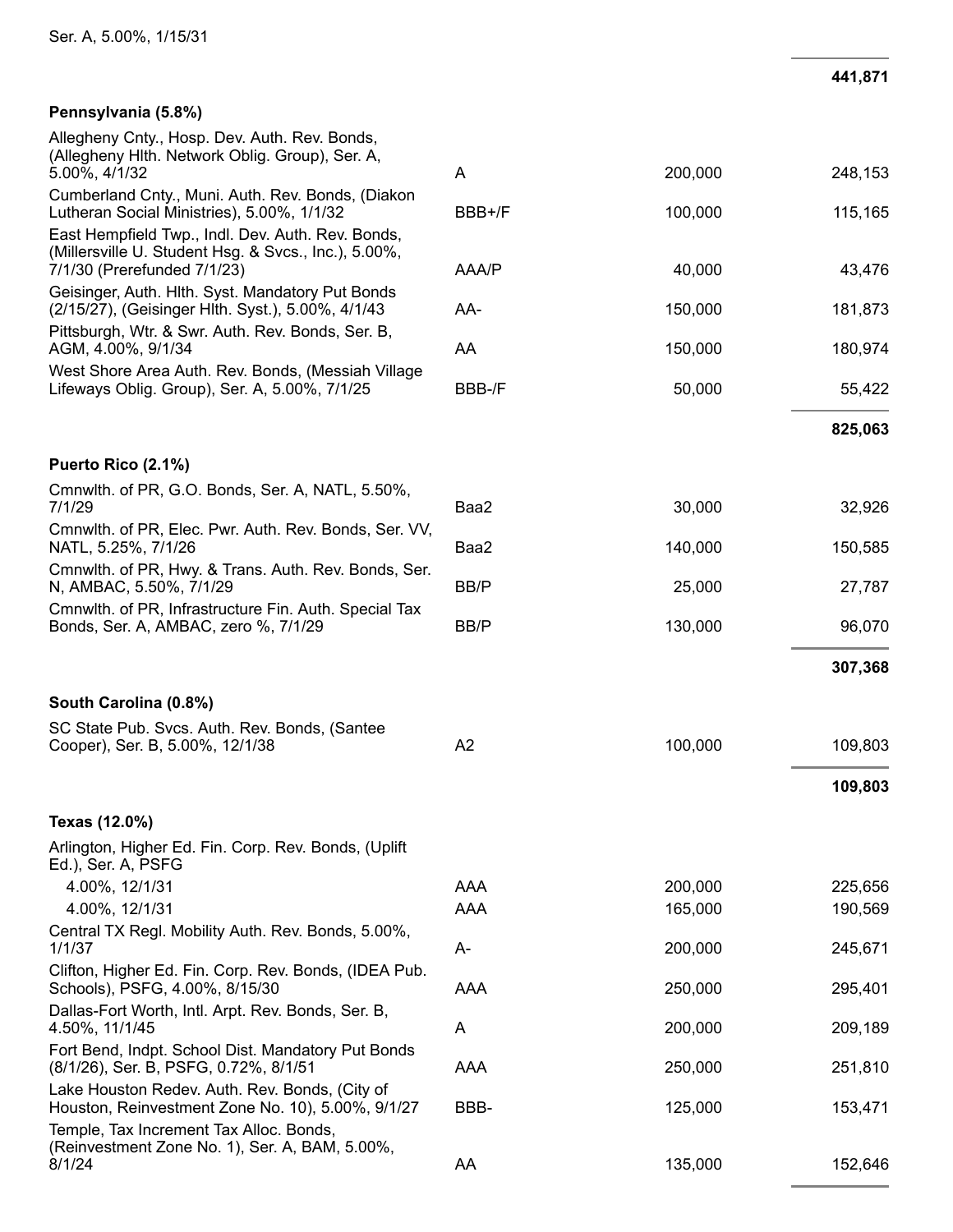| Utah (1.2%)<br>UT Infrastructure Agcy. Rev. Bonds, Ser. A, 4.00%,<br>10/15/28                                                                        | BBB-/F | 140,000 | 166,438<br>166,438 |
|------------------------------------------------------------------------------------------------------------------------------------------------------|--------|---------|--------------------|
| Washington (2.4%)                                                                                                                                    |        |         |                    |
| Port of Seattle Rev. Bonds, 5.00%, 4/1/38<br>WA State Hith. Care Fac. Auth. Mandatory Put Bonds<br>(7/1/22), (Fred Hutchinson Cancer Research Ctr.), | A1     | 200,000 | 248,341            |
| Ser. B, 1.16%, 1/1/42                                                                                                                                | A+     | 100,000 | 100,198            |
|                                                                                                                                                      |        |         | 348,539            |
| Total municipal bonds and notes (cost \$12,750,344)                                                                                                  |        |         | \$13,372,417       |

**1,724,413**

#### **SHORT-TERM INVESTMENTS (9.5%)** *(a)*

|                                                       | <b>Shares</b> | Value        |
|-------------------------------------------------------|---------------|--------------|
| Putnam Short Term Investment Fund Class P 0.08% (AFF) | 1.357.460     | \$1,357,460  |
| Total short-term investments (cost \$1,357,460)       |               | \$1,357,460  |
| <b>TOTAL INVESTMENTS</b>                              |               |              |
| Total investments (cost \$14,107,804)                 |               | \$14,729,877 |

### **Notes to the fund's portfolio**

Unless noted otherwise, the notes to the fund's portfolio are for the close of the fund's reporting period, which ran from December 1, 2020 through August 31, 2021 (the reporting period). Within the following notes to the portfolio, references to "Putnam Management" represent Putnam Investment Management, LLC, the fund's manager, an indirect wholly-owned subsidiary of Putnam Investments, LLC, references to "the SEC" represent the Securities and Exchange Commission, references to "ASC 820" represent Accounting Standards Codification 820 *Fair Value Measurements and Disclosures* and references to "OTC", if any, represent over-the-counter.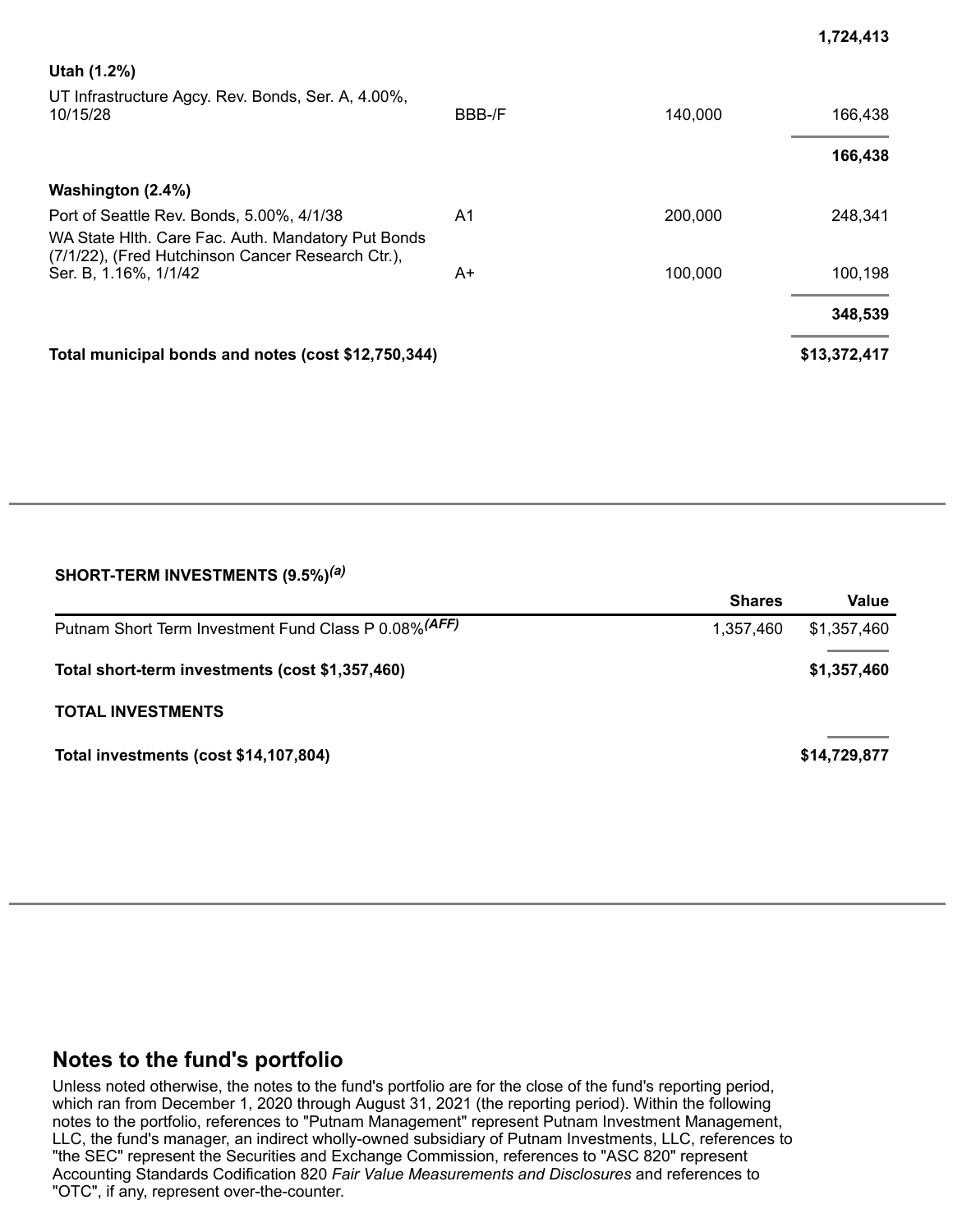- *(a)* Percentages indicated are based on net assets of \$14,347,620.
- *(RAT)* The Moody's, Standard & Poor's or Fitch ratings indicated are believed to be the most recent ratings available at the close of the reporting period for the securities listed. Ratings are generally ascribed to securities at the time of issuance. While the agencies may from time to time revise such ratings, they undertake no obligation to do so, and the ratings do not necessarily represent what the agencies would ascribe to these securities at the close of the reporting period. Securities rated by Fitch are indicated by "/F." Securities rated by Putnam are indicated by "/P." The Putnam rating categories are comparable to the Standard & Poor's classifications. If a security is insured, it will usually be rated by the ratings organizations based on the financial strength of the insurer. For further details regarding security ratings, please see the Statement of Additional Information.
- *(WIS)* When-issued security (Note 1).
- *(AFF)* Affiliated company. For investments in Putnam Short Term Investment Fund, the rate quoted in the security description is the annualized 7-day yield of the fund at the close of the reporting period. Transactions during the period with any company which is under common ownership or control were as follows: **Shares**

| Name of affiliate                   | <b>Fair value</b><br>as of<br>11/30/20 | <b>Purchase</b><br>cost | proceeds    | Sale Investment<br>income | энагез<br>outstanding<br>and fair<br>value as of<br>8/31/21 |
|-------------------------------------|----------------------------------------|-------------------------|-------------|---------------------------|-------------------------------------------------------------|
| <b>Short-term investments</b>       |                                        |                         |             |                           |                                                             |
| <b>Putnam Short Term Investment</b> |                                        |                         |             |                           |                                                             |
| Fund*                               |                                        | \$697,325 \$5,161,197   | \$4,501,062 | \$811                     | \$1,357,460                                                 |
| <b>Total Short-term investments</b> | \$697.325                              | \$5,161,197             | \$4,501,062 | \$811                     | \$1,357,460                                                 |

\* Management fees charged to Putnam Short Term Investment Fund have been waived by Putnam Management. There were no realized or unrealized gains or losses during the period.

At the close of the reporting period, the fund maintained liquid assets totaling \$656,585 to cover the settlement of certain securities.

144A after the name of an issuer represents securities exempt from registration under Rule 144A of the Securities Act of 1933, as amended. These securities may be resold in transactions exempt from registration, normally to qualified institutional buyers.

On Mandatory Put Bonds, the rates shown are the current interest rates at the close of the reporting period and the dates shown represent the next mandatory put dates. Rates are set by remarketing agents and may take into consideration market supply and demand, credit quality and the current SIFMA Municipal Swap Index, 1 Month US LIBOR or 3 Month US LIBOR rates, which were 0.02%, 0.08% and 0.12%, respectively, as of the close of the reporting period.

The dates shown parenthetically on prerefunded bonds represent the next prerefunding dates.

The dates shown on debt obligations are the original maturity dates.

The fund had the following sector concentrations greater than 10% at the close of the reporting period (as a percentage of net assets):

| Local debt     | 14.0% |
|----------------|-------|
| Transportation | 14.0  |
| Utilities      | 12.9  |
| Education      | 12.5  |
| Healthcare     | 124   |

**Security valuation:** Portfolio securities and other investments are valued using policies and procedures adopted by the Board of Trustees. The Trustees have formed a Pricing Committee to oversee the implementation of these procedures and have delegated responsibility for valuing the fund's assets in accordance with these procedures to Putnam Management. Putnam Management has established an internal Valuation Committee that is responsible for making fair value determinations, evaluating the effectiveness of the pricing policies of the fund and reporting to the Pricing Committee.

Tax-exempt bonds and notes are generally valued on the basis of valuations provided by an independent pricing service approved by the Trustees. Such services use information with respect to transactions in bonds, quotations from bond dealers, market transactions in comparable securities and various relationships between securities in determining value. These securities will generally be categorized as Level 2.